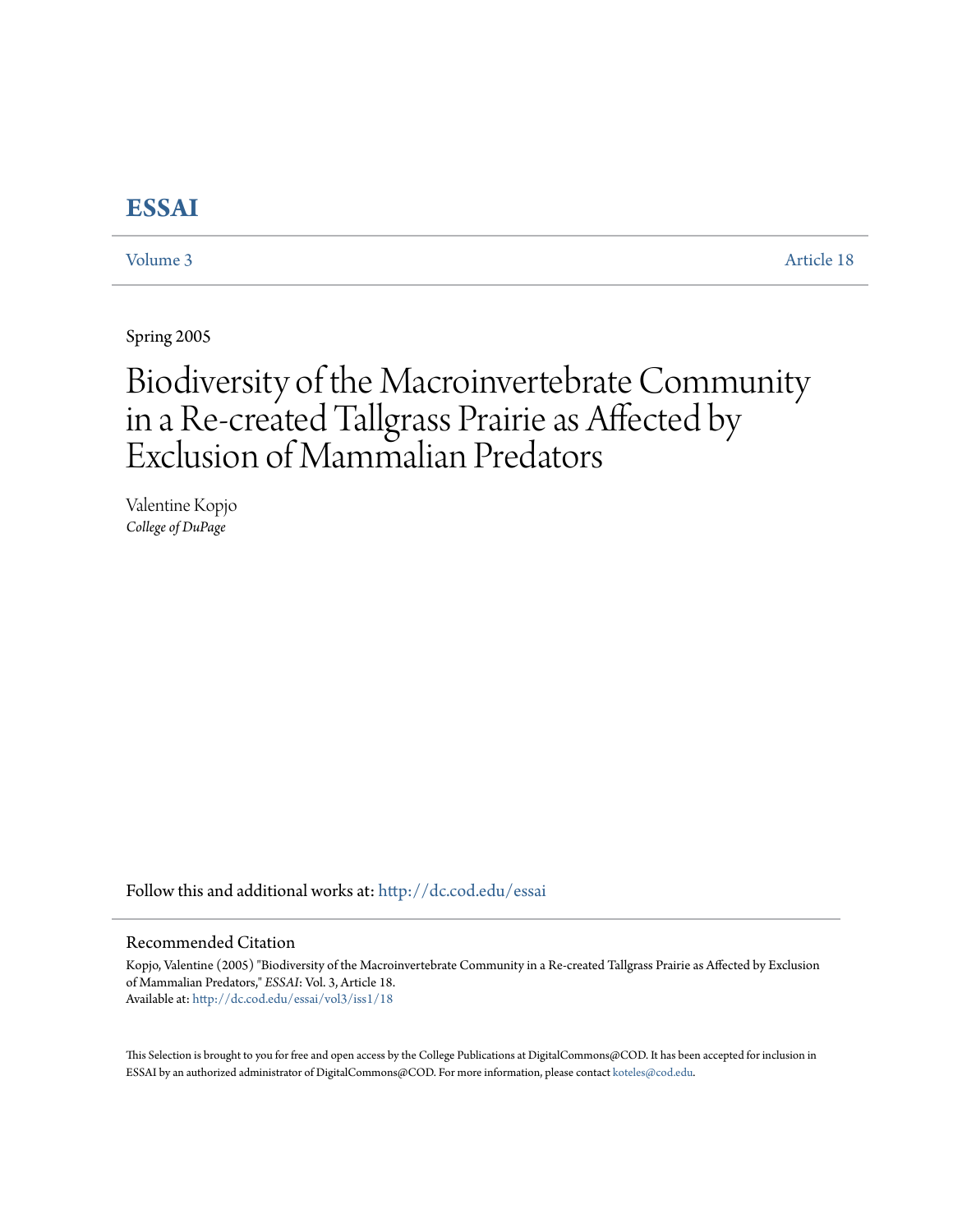Biodiversity of the Macroinvertebrate Community in a Re-created Tallgrass Prairie as Affected by Exclusion of Mammalian Predators

### by Valentine Kopjo

## (Honors Biology 110)

The Assignment: Conduct original research and write a technical paper about the research.

#### Abstract

ammalian predators were excluded from given sections of a re-created tallgrass prairie in Northeastern Illinois. The effects of this exclusion were measured through **Manualian predators were excluded from given sections of a re-created tallgrass prairing in Northeastern Illinois. The effects of this exclusion were measured through observation and sampling of macroinvertebrate species.** area where mammalian predators were excluded after a 5-year period of time and also from a random area two meters away which served as a control. The pH and temperature measurements of the soil were also taken at each site, and an inventory of plants in the area was recorded. Species assemblages of macroinvertebrates and flora were more similar among the 7 exclusion sites than among the 7 control sites. Predator exclusion can explain this observation where the macroinvetebrate communities in enclosures shifted in a common way which affected the flora via grazing. Alternatively, the observation may reflect bias from the original re-creation efforts.

#### Introduction

Because species do no exist in isolation but, rather, are embedded in more complex interactions, the affect which mammalian predators have upon the dynamics and biodiversity of macroinvertebrate communities can aid in understanding and learning about re-created systems and their processes (Bonsall, 2003). If predators choose to prey upon only one species of macroinvertebrates, then that predator can dramatically change the age distribution of that species. Conversely, if the predator eats only the reproducing members of a population, the population will decrease greatly come the next period of birth. Through these feeding habits, the predators then can decrease the survivorship of certain prey species and also change vital rates of reproduction and growth (Nakaoka, 2000). When the effects of predation upon the hard clam *Mercenaria mercenaria* were studied in the estuaries of North Carolina, it was shown that growth rates were lower in habitats where predation rates were higher (Nakaoka, 2000). If a population is preyed upon for a long period, its population can severely decrease. As the prey population decreases, the predation rate also decreases because the abundance of that prey species becomes rare in comparison to other prey species. Because the decrease in prey population equals less food for the predator, the predator will divert attention to other, more abundant prey species (Khan, et al 2004).

Because predators tend to prey more upon those species which are abundant and small in size, the macroinvertebrate community becomes key in understanding life in re-created systems such as the tallgrass prairie (Khan and Ghaleb 2002). Ecological processes of the prairie can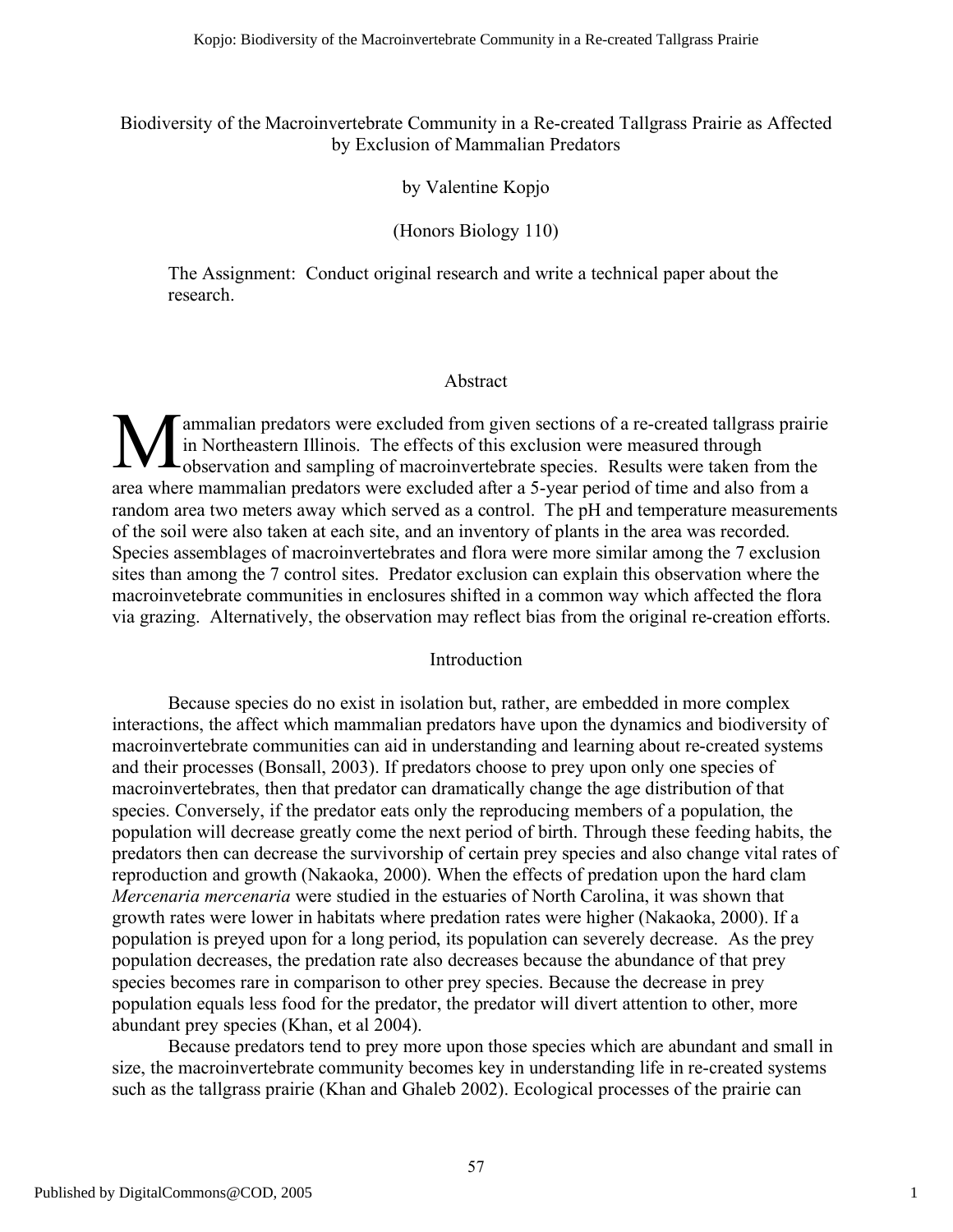often be connected to the activities of insects. Avian and mammalian predators depend upon the abundance and location of food sources, including insects, to determine where to breed. Plant distribution is affected by insect pollination, seed predation, and grazing (Costello, 1969). If not controlled, herbivores can severely disturb the plant community. Prey species can also affect the availability of flora because, in addition to ingesting macroinvertebrates, many species also ingest plants. The gray fox, *Urocyon cinereoargenteus*, has been examined and found to ingest plants, including various nuts and berries, in addition to the macroinvertebrates they regularly consume (Bauer, 1988). Consequently, factors that regulate macroinvertebrate populations help in understanding the stability and management of re-created systems.

A re-created system was examined in the paper to determine how the biodiversity of the macroinvertebrate community is affected by the exclusion of mammalian predators. Based upon knowledge of predator-prey relationships, predictions of this study conclude that there will exist some sort of effect on the macroinvertebrate community within the re-created tallgrass prairie of Northeastern Illinois. As much of the original tallgrass prairie has been destroyed, endangering many species, the understanding of community dynamics gained in this study was presumed helpful in preserving the remnant diversity in re-created systems (Madson, 1993).

#### Methods

A search for specimens was conducted in September 2004 in the 15 ha Russel Kirt recreated tallgrass prairie, which began in 1985. Kirt (1996) provides description of the flora community of the prairie. The seven 2m x 2m enclosures which were specifically studied were established five years ago and are scattered along the perimeter of a retention pond which is also a part of the re-created tallgrass prairie. Galvanized chicken wire was buried to a depth of 15 cm and extended to a high of 30 cm. The 5 mm mesh size acts to prevent invasion by larger mammalian predators including shrews, fox, and raccoons. Controls were selected based on being within 2 m of the enclosures and along the same approximate slope proceeding to the retention pond. Macroinvertebrates were inventoried from the enclosures in which mammalian predators were excluded and also from the controls two meters away according to morphotype as well as to the lowest taxonomic level possible. At each area from which macroinvertebrates were collected, pH level and temperature of soil was recorded using an Aquaterr Temp-200 meter (Aquaterr Instruments, Costa Mesa, CA). Also, inventories were done on all flora seen in both enclosed and controls.

Assemblage structures of the macroinvertebrate communities and floral communities were summarized using correspondence analysis. The ordination technique offers to reduce community data to coordinates on a multidimensional plane. Only the first two dimensions were considered here as they explain most of the variance in data. Communities which are more similar should have coordinates that are closer together than communities which are less similar.

#### Results

Lists of macroinvertebrates and flora can be obtained by contacting College of DuPage. Table 1 provides the first two-dimensional coordinates from the correspondence analysis of the macroinvertebrate communities and floral communities, in addition to the soil temperature and moisture at 10cm. Figures 1 and 2 provide a plot of ordinated data of the macroinvertebrate and flora communities using the first two dimensions of correspondence analysis, respectively.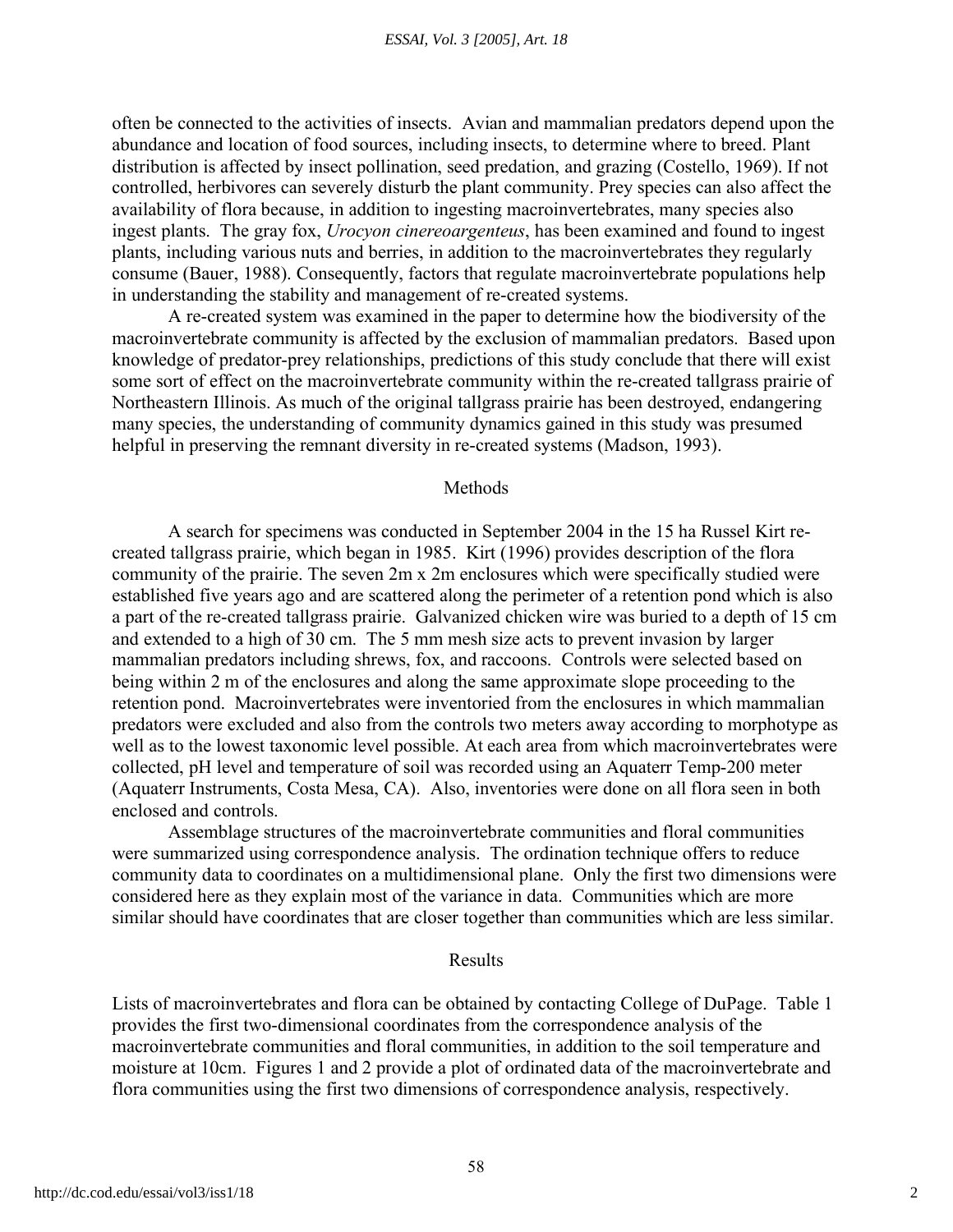Ordinated assemblance structures of macroinvertebrates and flora communities were more similar in enclosures than controls.

# **Discussion**

Explanations to the similar assemblages of macroinvertebrates and flora among controls include the thought that human involvement when first creating the enclosures determined which plants, and consequently which species of macroinvertebrates, were to be found in each area. Alternatively, the exclusion of mammalian predators may have caused the succession sequence of macroinvertebrates among enclosures, which was propagated to the plant community by grazing pressures.

It also must be taken into consideration that flora species may be similar as a result of excluding mammalian consumers from the enclosed areas. If consumers are unable to enter the enclosed areas, then certain plants which would otherwise be consumed are allowed to flourish. This would account for similarities in flora species not only in enclosures but also in the control areas. The flora species in the control areas would be more alike because they were equally available to predators. Macroinvertebrate species in controls would also then be more alike because the flora species upon which they depend would be similar. The same logic holds true for the macroinvertebrate species in the enclosures. If the same macroinvertebrates were found, then the same species of mammalian predators may have been found preying upon the species. Additionally, higher variance among controls in macroinvertebrate and floral assemblages may reflect uneven distribution of mammalian predators in the re-created system. However, neither the abundance of predators in enclosures nor control areas was observed. Each track of hypothesis needs to be further scrutinized to determine the effects of excluded mammalian predators on the macroinvertebrate communities of the re-created tallgrass prairie.

Works Cited

- Bonsall, M.B. 2003. The role of variability and risk on the persistence of a shared-enemy, predator-prey assemblages. Journal of Theoretical Biology 221: 193-204.
- Costello, D. F. 1969. The Prairie World. Crowell Company, New York, NY.
- Khan, Q.J.A., A. Balakrishnan, and C. G. Wake, 2004. Analysis of a predator-prey system with predator switching. Bulletin of Mathematical Biology 66: 109-123.
- Khan, Q.J. A., and A.F. Ghaleb, 2002. A study of prey-predator relations for mammals. Journal of Theoretical Biology 223: 171-178.
- Kirt, R. R. 1996. A nine-year assessment of successional trends in prairie plantings using seed broadcast and seedling transplant methods, p. 144-153. In: C. Warwick (ed.). Fifteenth North American Prairie Conference, The Natural Areas Association, Bend, OR.

Madson, J. 1993. Tallgrass Prairie: A Nature Conservancy Book. Falcon P, Helena.

Nakaoka, M. 2000. Nonlethal effects of predators on prey populations: predator-mediated change in bivalve growth. Ecology 81: 1031.

Bauer, E. 1988. Predators of North America. Grolier Books, Latham, NY.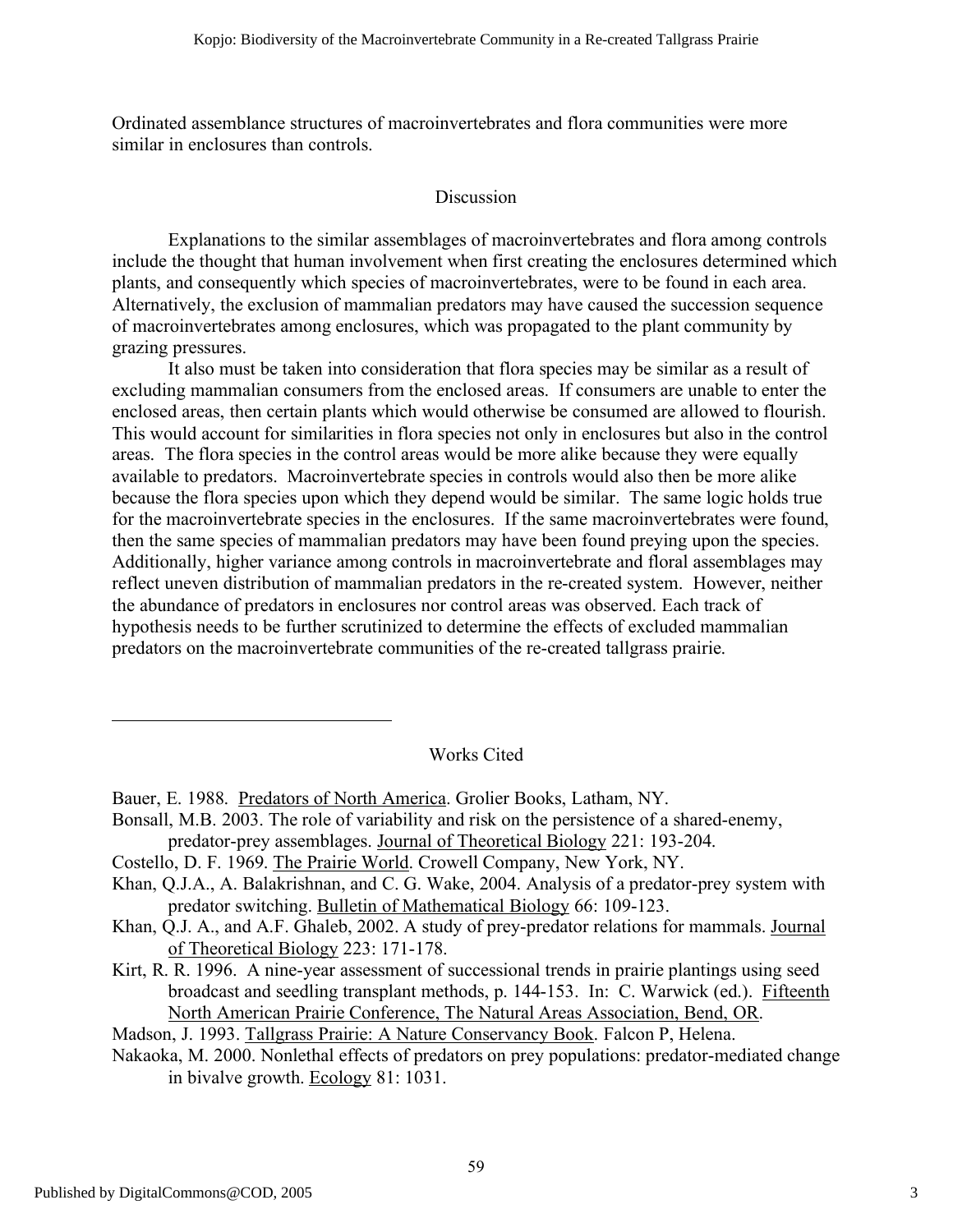Table 1. First two dimensional coordinates from correspondence analysis (CA) of the macroinvertebrate communities and floral communities, soil temperature at 10 cm depth, and soil moisture at 10 cm depth according to sample site. Symbols:  $Ei$  = enclosure site i and Ci = control site i.

| Site           | Macroinvertebrate<br>community<br>coordinates of<br>CA<br>Dim 1<br>Dim 2 |         | Soil<br>temperature<br>(C <sup>o</sup> ) | Soil<br>moisture<br>$(\%)$ | Floral<br>community<br>coordinates of<br>CA<br>Dim 1<br>Dim 2 |         |
|----------------|--------------------------------------------------------------------------|---------|------------------------------------------|----------------------------|---------------------------------------------------------------|---------|
|                |                                                                          |         |                                          |                            |                                                               |         |
| E1             | 0.35                                                                     | $-0.35$ | 25.8                                     | 37                         | $-0.30$                                                       | $-0.45$ |
| E2             | $-0.21$                                                                  | 0.47    | 26.1                                     | 40                         | $-0.91$                                                       | 0.94    |
| E <sub>3</sub> | 0.75                                                                     | 0.53    | 26.7                                     | 54                         | 0.22                                                          | $-0.11$ |
| E <sub>4</sub> | 0.67                                                                     | 0.63    | 27.2                                     | 52                         | 0.33                                                          | $-0.11$ |
| E <sub>5</sub> | $-0.49$                                                                  | 0.22    | 26.7                                     | 61                         | 0.13                                                          | 0.21    |
| E <sub>6</sub> | 0.32                                                                     | $-0.69$ | 27.2                                     | 58                         | $-0.56$                                                       | 0.34    |
| E7             | 0.10                                                                     | 0.20    | 26.7                                     | 47                         | $-1.18$                                                       | 0.76    |
| C <sub>1</sub> | 0.37                                                                     | $-1.93$ | 20.8                                     | 26                         | 0.29                                                          | 0.81    |
| C <sub>2</sub> | $-0.25$                                                                  | 0.18    | 20.8                                     | 51                         | $-0.28$                                                       | $-0.71$ |
| C <sub>3</sub> | 0.47                                                                     | 0.68    | 26.7                                     | 59                         | $-0.74$                                                       | $-2.03$ |
| C <sub>4</sub> | 0.46                                                                     | 0.62    | 26.7                                     | 63                         | 0.36                                                          | $-0.04$ |
| C <sub>5</sub> | 0.03                                                                     | $-0.03$ | 25.8                                     | 52                         | 1.16                                                          | 0.08    |
| C6             | $-0.17$                                                                  | $-1.41$ | 26.7                                     | 48                         | 1.86                                                          | 0.18    |
| C7             | $-2.49$                                                                  | 0.07    | 27.8                                     | 52                         | 0.69                                                          | 0.03    |